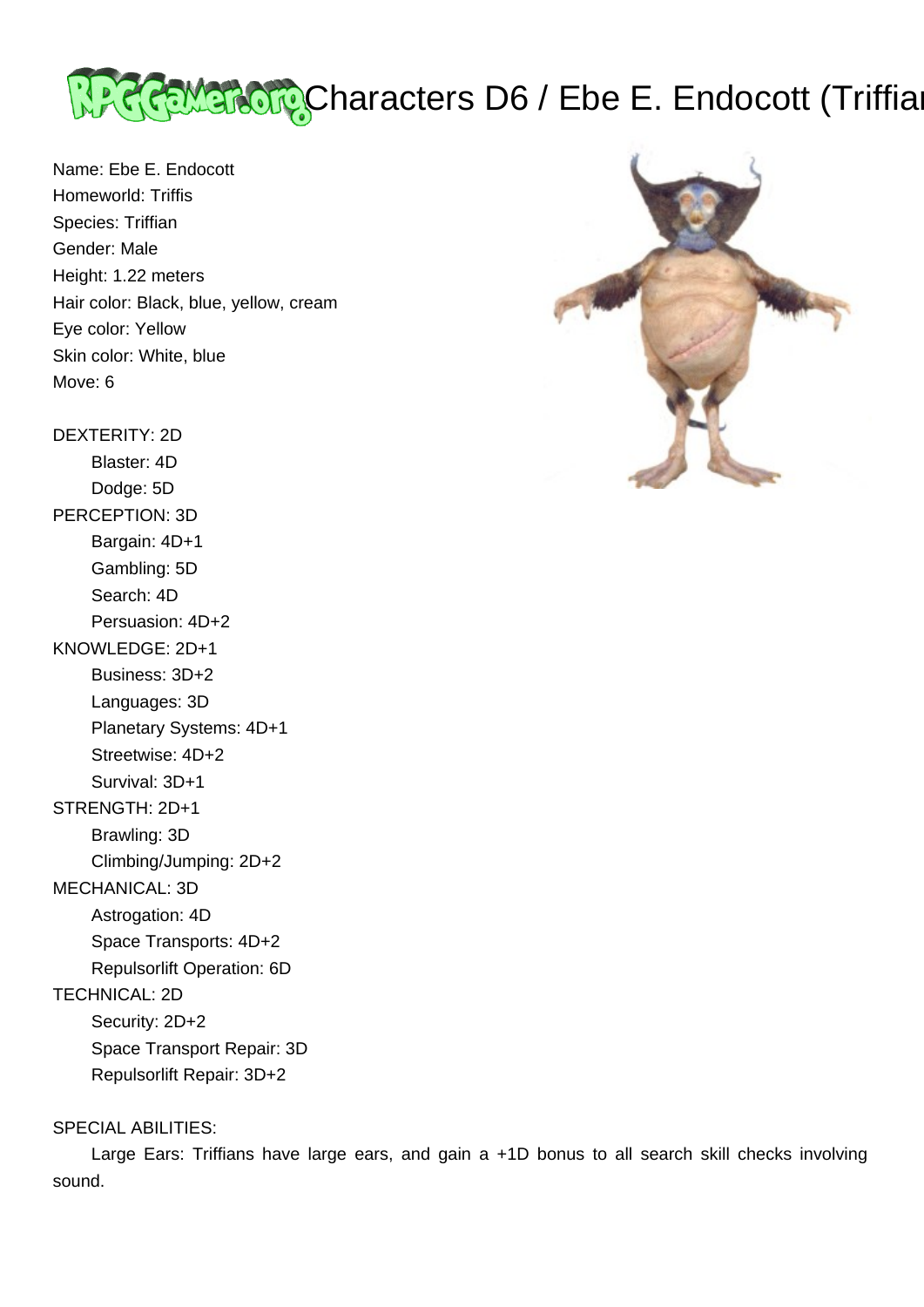### STORY FACTORS:

 Self-Confidence: Triffians are remarkably self-confident (some might say foolhardy), and not easily frightened. They get a +2 pip bonus to willpower rolls when resisting intimidation skill rolls against them.

### EQUIPMENT

## CREDITS: 500

 JAK Racing J930 Dash-8 podracer, Toolkit, Goggles, Commlink, Starship, Blue Coat with Gold Trimming, Red Pants, Several Gold Necklaces, Blaster Pistol (4D)

FORCE SENSITIVE: N FORCE POINTS 2 DARK SIDE POINTS 0 CHARACTER POINTS 5

Description: Ebe E. Endocott, Esquire, was a Triffian male Podracer pilot who operated around and during the time of the Invasion of Naboo. A former deliveryman on his home planet of Triffis, Endocott was known for his daredevil stunts, and eventually found an extra outlet for his thrill seeking through the sport of Podracing. Purchasing a pair J930 Dash-8 Podracer engines and a matching cockpit, Endocott went on to win three consecutive championships on the planet Malastare, which granted a massive boost to his growing ego.

Endocott was also popular on the planet Baroonda, where he excelled at the popular Fire Mountain Rally race course. He eventually felt a heated desire to defeat the crafty and vicious opponent Sebulba, a Dug pilot who was both a notorious cheater as well as one of Malastare's favorite pilots. Endocott raced against Sebulba during the Boonta Eve Classic of 32 BBY, finishing in fourth place. Sebulba, however, failed to finish at all, having crashed during the race's third lap.

### **Biography**

### Endocott's early career

Ebe E. Endocott was a Triffian male from the Mid Rim planet Triffis who worked as a deliveryman who employed unorthodox daredevil tactics to make his deliveries, an activity that eventually left him with a large scar across his stomach after a swoop accident. The thrill-seeker soon found a more suitable output for his piloting skills in the form of landspeeder racing, which was popular on Boonta. However, looking to score higher victory purses, the Triffian's personal clerk recommended that Endocott take up Podracing instead, which Endocott agreed to.

Podracing was a popular sport at the time where a cockpit was pulled along by two engines at highspeeds through hazardous courses. Purchasing a blue JAK Racing J930 Dash-8 racer, known for its excellent traction, Endocott's early career was focused on the Semipro Podracing Circuit, where he won three championships on the planet Malastare and become the track favorite on one of Malastare's drag courses. He even dominated Malastare's difficult Dug Derby racecourse.

High on his victories, the cocky Triffian purchased a brand new Corellian freighter in order to transport his Dash-8 from race to race. He achieved further victory on Baroonda, where he became the track favorite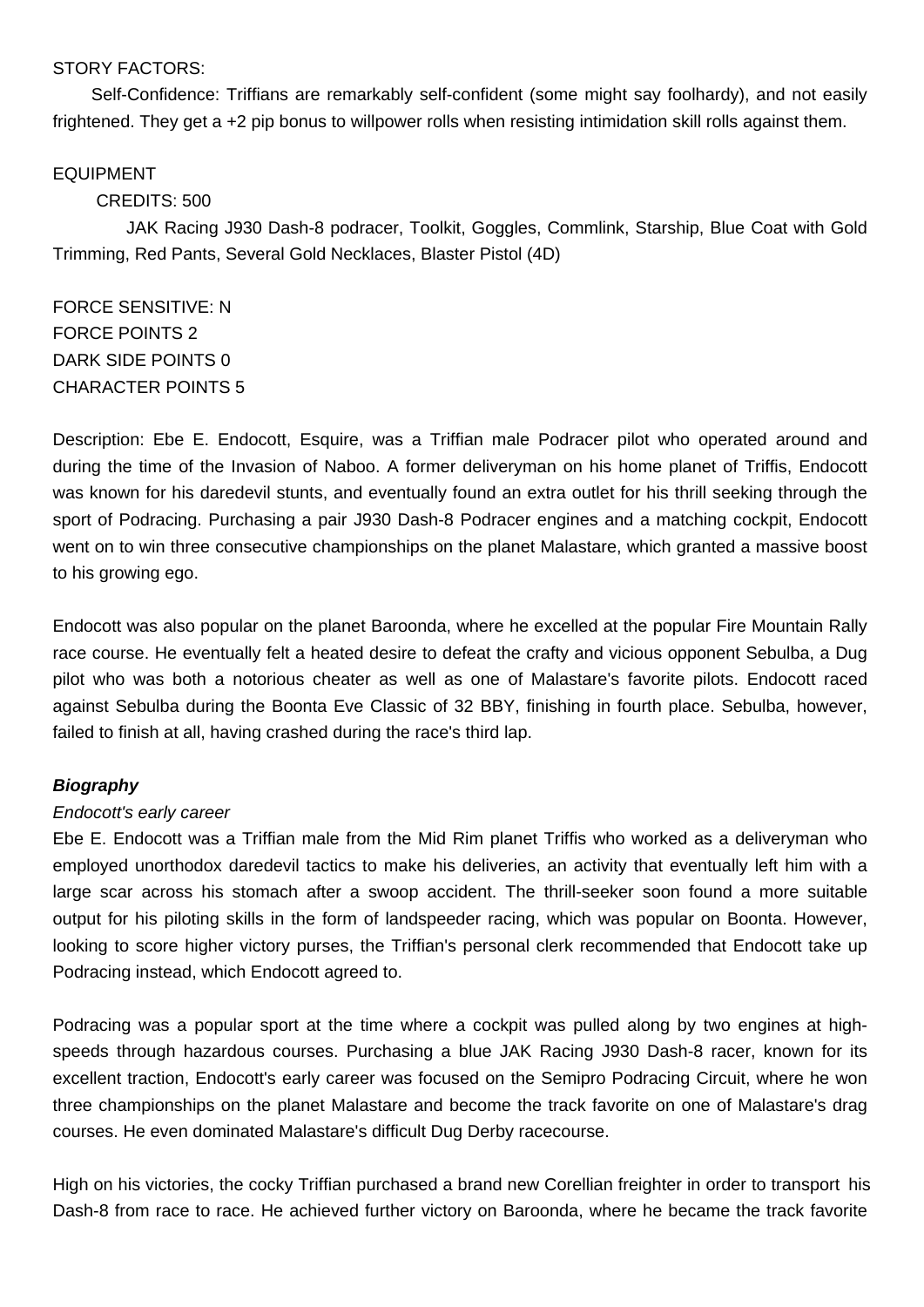for the Fire Mountain Rally racecourse.

#### The Boonta Eve Classic

Around this time Endocott began to develop an intense desire to defeat the Dug pilot Sebulba, another well known champion from Malastare. The Triffian believed that the Dug's winning days were over, and thought that he could unseat Sebulba as Malastare's media favorite. Endocott eventually followed Sebulba to Tatooine, where pilots were gathering for the next iteration of the famed Boonta Eve Classic. Upon the arrival of the Boonta race, Endocott's Podracer was placed on the outside pole position of the third row, next to the Xexto Podracer Gasgano and behind the Vulptereen Dud Bolt, who unbeknownst to Endocott was working as Sebulba's secret on-track bodyguard.

Jabba the Hutt, the race's host, officially started the race off, and pilots roared off into the desert, with the exception of twoâ€"the Human Anakin Skywalker and the Toong Ben Quadinaros. Both racers had stalled on the starting grid, though Skywalker was able to continue after readjusting his Pod. Quadinaros on the other hand never left the grid due to being unintentionally sabotaged by the Nuknog contestant Ark Roose.

As the race moved along, Sebulba took to the lead early on, besting the Gran pilot Mawhonic during the first stretch of the race through Mushroom Mesa. Endocott however began to fall far behind, ending up behind the the main pack. At the start of the second lap, he had been passed up by Anakin Skywalker, and the two pilots roared across the grid together into the second lap. Skywalker was eventually able to overcome the pack leaders and best Sebulba during the final stretch of the third lap and as such win the Boonta.

Endocott overall placed fourth, behind Aldar Beedo. Despite not winning the race, the Triffian took consolation in the fact that Sebulba did not place at all, as the cheating Dug had crashed after his tangle with Skywalker while speeding through Hutt Flats. Quadinaros later congratulated Endocott for his fourth place finish, offering to buy him a ruby bliel.

### Endocott's continued career

By 22 BBY, Endocott was still active on the track, and had attained the honorary title of Esquire. Ebe Endocott continued his career throughout 22 BBY, racing against many of his old foes including Gasgano, Ark Roose, and Elan Mak. Sebulba, whom Endocott had once shared a one-sided rivalry with, was no longer racing, however, having instead retired. Sebulba still operated a Podracing team known as Team Sebulba, where the Glymphid assassin Aldar Beedo acted as Sebulba's pilot. The new Podracing circuit started on Tatooine, but expanded to other worlds as well, including the jungle planet of Felucia, Cloud City located on the planet Bespin, the sinkhole world of Utapau, and the capital planet of the Galactic Republic, Coruscant.

### **Personality and traits**

Ebe E. Endocott believed himself to be one of the best of the best. After his victories on Malastare, Endocott developed a brash over-confidence that perused him to purchase an expensive Corellian freighter. High on his success, Endocott raced on Baroonda and achieved further fame that caused him to fantasize about unseating Sebulba as the poster child of Malastare Podracing. With new goals set,